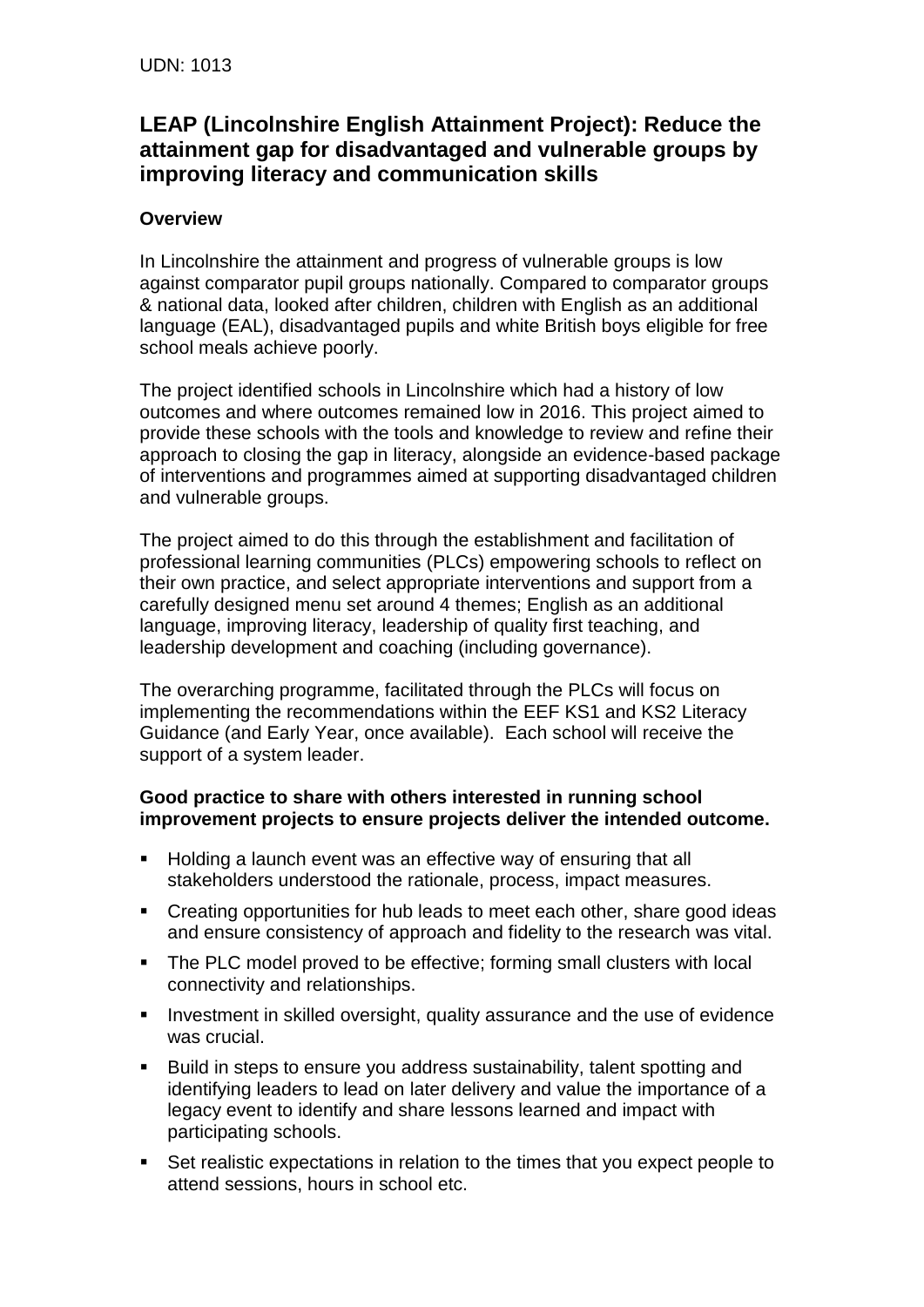- Ensure that leaders are on board and engaged with supporting the implementation of the required improvements/support within their schools.
- Use the research but do not forget good classroom practice and adapting to meet the needs of groups.
- Maintaining consistent professional dialogue has been critical. The use of 'Basecamps' to ensure that research was interrogated prior to sharing through the PLCs was seen to be a crucial part of the effectiveness of the shared messages given through the PLC networks. It gave confidence to Hub Leads and shared good practice, ensuring the meetings with school leads maintained a clear focus and intent.
- The strong accountability, triangulation of discussion and expectation of delivery between the LLE, headteacher and school-based lead ensured momentum was maintained and in-school delivery was effective.

# **What the project may do differently in the future**

- Hold more joined up conversations between all the different groups leads eg create more opportunities for LLE, headteachers, hub leads and literacy champions to meet to ensure that actions are aligned and a collaborative approach to whole school improvement is developed.
- **IDED THE INVOLVE GOVERTORS** from the outset of the project to ensure school commitment.
- Do not underestimate the time required to plan and prepare. Allow for contingency for additional support or catch up.
- **Follow the story of improvement more closely, share it and celebrate it** more widely.
- Do not make the paperwork onerous.
- Nail the vision early on and have a strategy to communicate this succinctly and with passion/purpose to every member of staff in a school.
- Having a collaborative approach, distributed roles and utilising appropriate expertise across the system is essential.
- Do not assume the skills of system leaders (SLEs and LLEs) and ensure all system leaders access the training from the outset.
- Be attentive to the timing of the project implementation and plan to fit it into the school's own improvement cycle.
- **Project ambitions should align with priorities rather than be shoehorned** into an existing school development planning.
- Plan for changes of leadership. When school-based leads or headteachers have changed it has been important to have a robust communication of project ambitions, processes and school actions to ensure the project continued to have an impact in the school. The change in ownership has caused problems in maintaining the rigor of delivery in school.